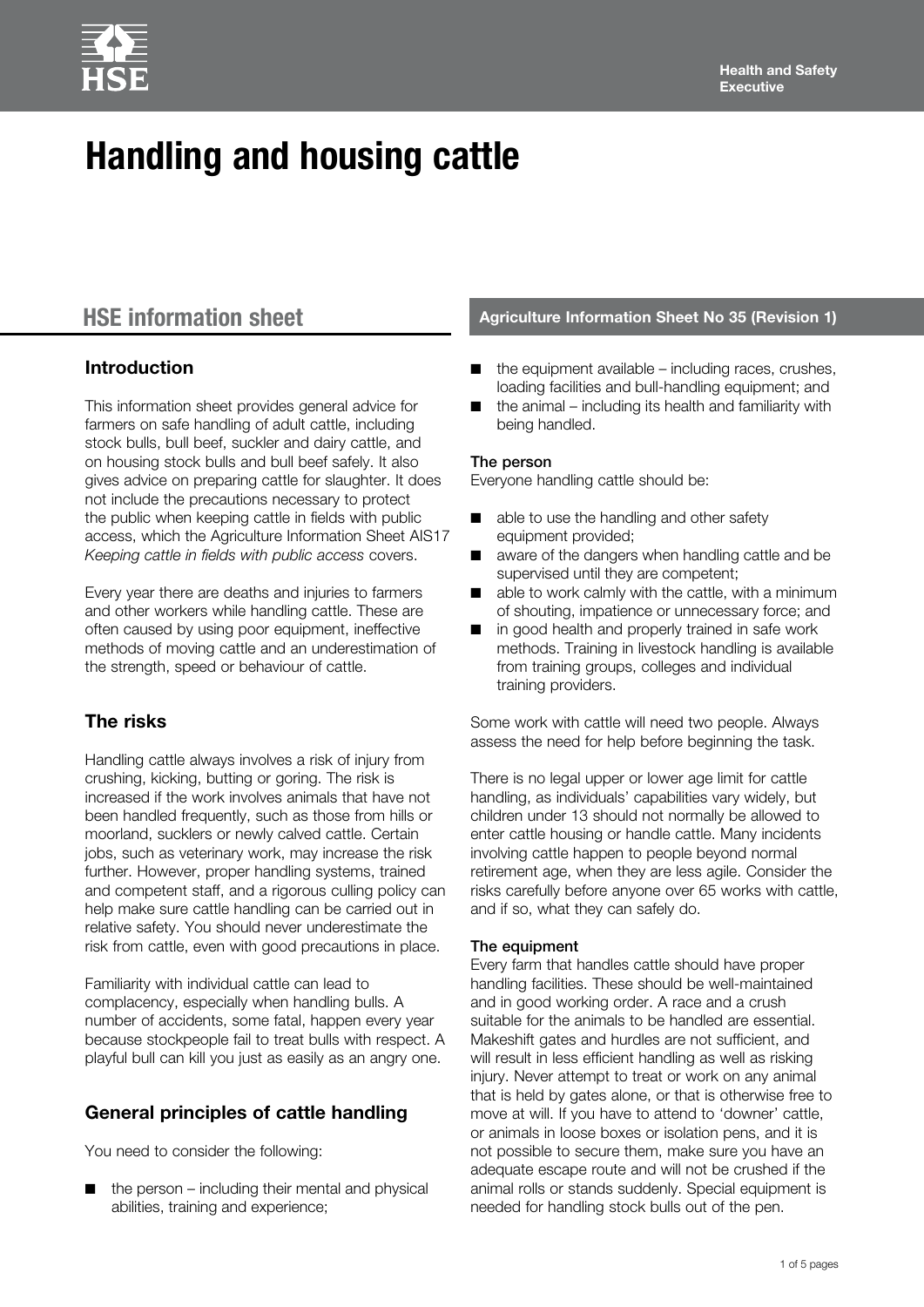#### *The race*

Check that:

- animals can readily enter the race, which should have a funnel end, and there is enough room in the collecting pen for them to feed into the funnel easily. A circular collecting pen allows staff to stand safely behind a forcing gate as they move animals into the race, and keeps the animals moving;
- animals can see clearly to the crush and beyond, so they will readily move along the race, which may be curved, but should not include tight turns. Animals will be more prepared to move towards a light area than into the dark;
- the sides of the race are high enough to prevent animals from jumping over them, and they are properly secured to the ground and to each other – sheeting the sides of the race helps to keep cattle moving by reducing visual disturbances such as shadows and shields them from other animals; and
- you can contain the lead animal in the race while it waits its turn in the crush. Hinged or sliding doors are suitable, but be sure they are operated from the working side of the race so the operator does not have to reach across it to close the gate. No one should work on an animal in the crush with an unsecured animal waiting in the race behind.

#### *The crush*

A crush which will allow most straightforward tasks to be carried out in safety (including oral treatments and work from the rear end, **but not** belly or foot trimming) will:

- have a locking front gate and yoke (ideally selflocking) to allow the animal's head to be firmly held. Additional head bars will prevent the animal tossing its head up and injuring people;
- have a rump rail, chain or bar to minimise forward and backward movement of the animal. Make sure this is always used;
- be secured to the ground or, if mobile, to a vehicle;
- be positioned to allow you to work safely around it, without the risk of contact with other animals, and have good natural or artificial lighting;
- allow gates etc to open smoothly with the minimum of effort and noise. Regular maintenance will help; and
- have a slip-resistant floor, made of sound hardwood bolted into place (nails are not suitable), metal chequer-plate, or with a rubber mat over the base.

Consider the need for shedder gates after the crush to allow animals to be sorted into groups. Work around the crush will be more convenient if it is under cover with a workbench nearby (for documentation, veterinary medicines, instruments etc).

#### *Belly clipping*

While some abattoirs offer a post-slaughter clipping service, cattle are usually required to be presented to an abattoir in a clean condition. Research has shown that the dirtier the hide, the greater the potential for carcase contamination with bacteria such as *E coli O157*. To achieve the standards needed, farmers may need to:

- change their cattle production practices to keep cattle clean and reduce the need for clipping;
- improve housing and transport arrangements;
- $\Box$  clip the lower parts of the animals before sending them to the abattoir.

The Food Standards Agency has produced advice on husbandry systems farmers can adopt to keep animals clean, *Clean beef cattle for slaughter: A guide for producers* (see 'Further reading').

The husbandry aspects discussed include; finishing cattle at grass, diet, housing, the general health of cattle and the use of a marketing yard. Putting these systems in place will reduce the need to clean cattle before they leave the farm.

Even with good husbandry practices it may be necessary from time-to-time to clip parts of your cattle before presenting them for slaughter. If you do, you will need to take precautions to help control the risk of injury.

The main hazards are from crushing when you move the animal from the pen to the crush and kicking when you access the underside of the animal to clip it. Clipping should only be carried out using properly designed handling equipment and safe working techniques. It is therefore essential that you assess the suitability of your cattle handling facilities and whether you need to modify their design, and to working methods or tools.

Remember that:

- some cattle will be semi-wild and not used to being handled;
- you cannot safely clip the belly of an animal in a crush with enclosed and fixed bottom sides, or which has permanently fixed vertical or horizontal bars close to the belly area of the animal;
- $\blacksquare$  the flanks and legs can be clipped in relative safety standing up and behind the animal, but belly clipping will always involve work forward of, and close to, the rear legs.

In addition to the general guidance on the use of crushes, check that: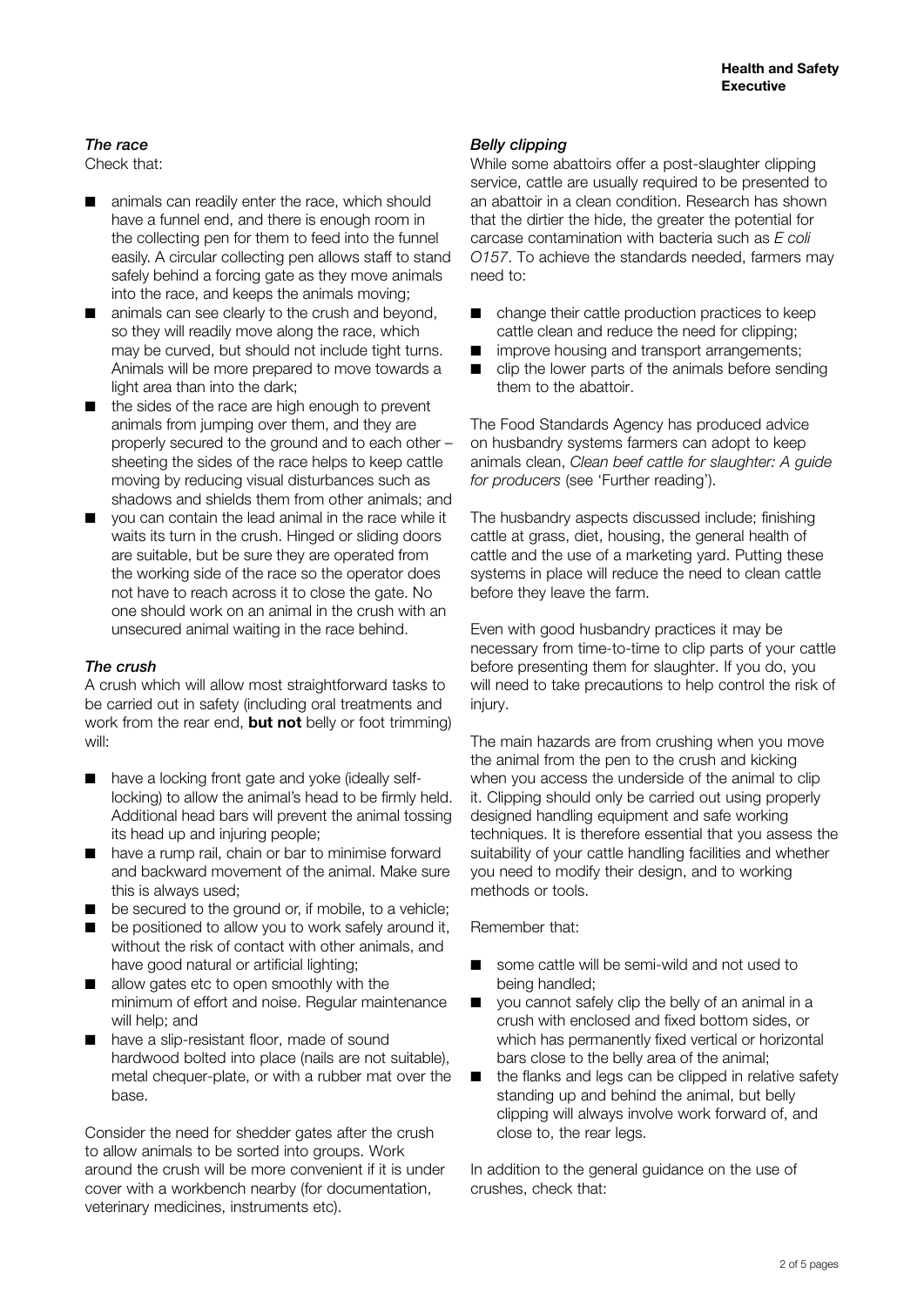- you can fully open the bottom half of the sides of the crush;
- there are no permanent vertical bars when the doors are open which could allow the operator's hand to be trapped if the animals kicks;
- both sides of the crush open and that you have enough room along each side of the crush to work safely. If not, you will have to reach underneath the animal – this is **not** safe practice;
- you can avoid stretching too far from one position during clipping, as this will result in your head moving down and in towards the animal;
- you can work facing the front of the animal, as this will prevent you leaning into the direction of any kick;
- the animal will be adequately restrained from kicking – consider whether you should use an antikicking device.

#### *Anti-kicking devices*

There are a number of devices on the market designed to minimise an animal's freedom to kick. These include horizontal anti-kicking bars, which can typically be swung and locked into position and antikicking aprons, which are tensioned in front of the back legs. The experience of farmers who have used these devices suggests they can work well. However, whatever devices are used, the animal should always be fully restrained at the head and rear.

#### *Artificial insemination (AI) stalls*

To prevent injuries to inseminators, use a crush, or some other means of keeping the animal tightly restrained in an area small enough to prevent movement during insemination. Loose stalls in which the animal can move freely are not suitable. Ideally, position the AI facility by the parlour so that animals can move straight into it after milking. If necessary, check that adequate staff are available to help the inseminator move the cattle into the crush safely.

#### *Other equipment*

Sticks and prods should never be used to strike an animal – this may breach animal welfare legislation as well as agitating it. Before beginning work on any animal, check it will be adequately restrained from kicking – consider whether you should use an anti-kicking device. For specialist tasks such as foot trimming, use a purpose-designed crush, eg with foot restraints, belly winches and adequate space, especially at the rear end. Check that there are a minimum of trapping points so that if the animal kicks out, parts of your body will not be trapped against the crush.

Halters and ropes may be useful but will normally require specially instructed users. Always use suitable ropes – do not improvise with bale string or similar.

#### The animal

Many cattle being handled will be familiar with the process – dairy cattle, for instance, will normally be handled daily. Make sure that heifers new to the milking herd, which may be less familiar with the noises, activity and people involved, are allowed to become accustomed to them before they are first milked. Suckler cattle, or fattening cattle kept on hills or moors, may be handled very infrequently and so the risks may be greater. Newly calved cows are very protective of their calves and should be treated with caution.

Bull-beef animals may not have developed all the aggressive traits accompanying maturity, but they can never be regarded as safe. Ensure safe management practices are in place from the start so that you are not put at risk when the low-risk calf becomes a potentially dangerous semi-adult.

If you have an animal that is habitually aggressive or difficult to handle, consider whether you should cull it from the herd. If this is not an option, you should ensure your equipment and systems of work are capable of dealing with it, and that staff, and other people such as vets, are aware of the potential difficulties. Dehorning cattle can temporarily quieten them, but may have welfare implications. Consult a vet before doing this.

#### *Working with cattle in the field*

Some tasks may have to be carried out in the field without adequate handling facilities. If you have to separate an animal from the herd, or carry out any work on an animal in the field, make sure you can do so safely. Ear-tagging may pose particular problems as it may arouse the dam's protective instincts, resulting in risks to the stockperson.

Always make sure that:

- there are at least two people present if you have to separate an animal from the herd in the field, or during ear tagging with the dam unsecured;
- you have a vehicle close to where the task is to be carried out;
- the second person acts to dissuade other animals or the dam from approaching too close to the task, and warns when it is necessary to take avoiding action, eg entering the cab of the vehicle.

If you use portable or fixed field tethers for bulls in fields, make sure that:

- the tether allows free movement with a minimal risk of entangling the bull;
- the connection with the tether passes through the nose-ring regardless of whether or not a head collar or chain is used;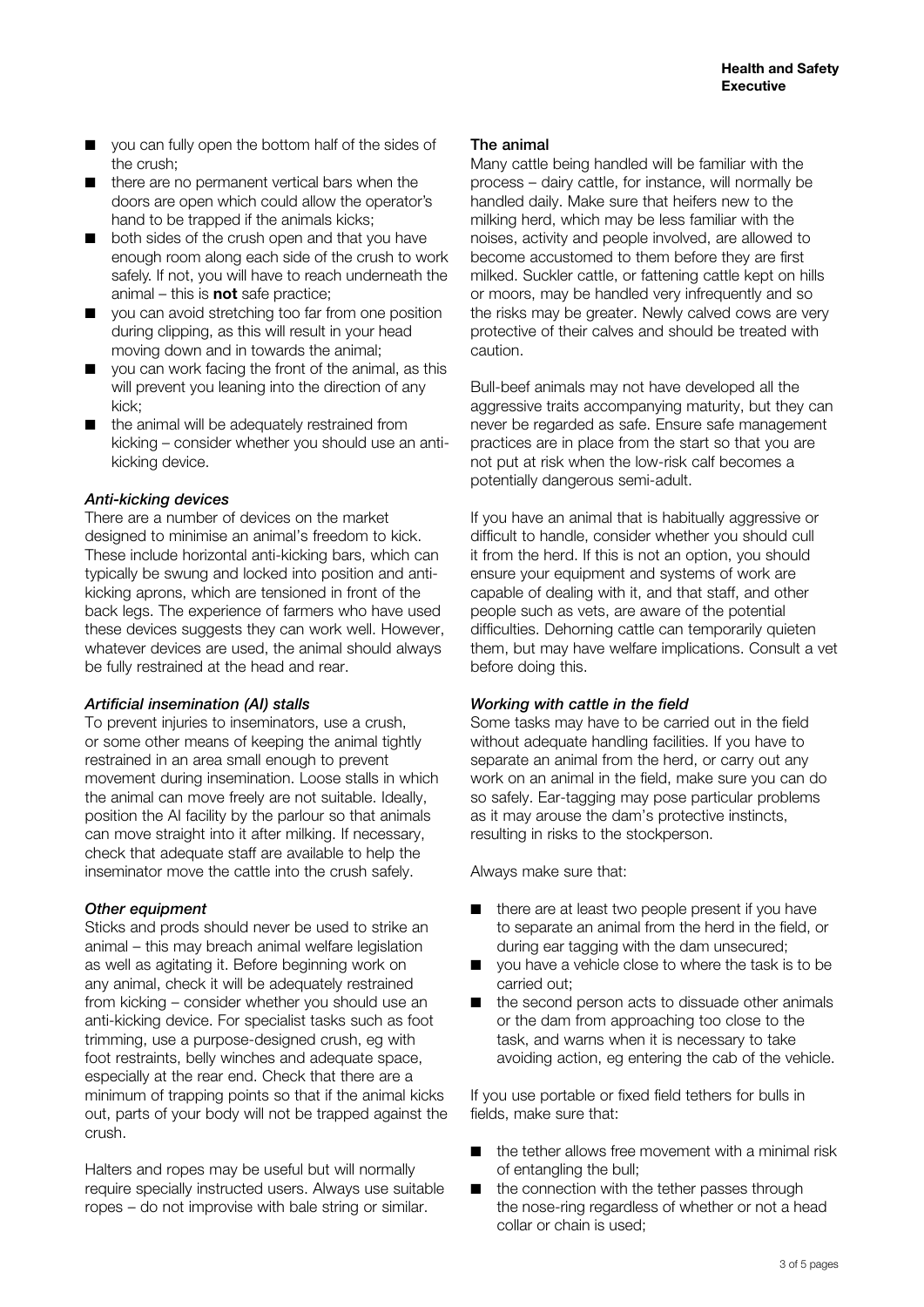- you never make any connection direct to the nosering;
- the tether is secured to the ground:
- the bull's temperament is such that you can approach in safety to attach the handling ropes and poles before leading him back to the pen.

#### *Stock bulls*

Stock bulls, which are often kept separately from other cattle, may be frustrated by the lack of contact and so be more aggressive. Bulls are more likely to be amenable to handling if, from an early age, they learn to associate the presence of people with pleasant things, such as feeding, grooming and exercise. If you buy, hire or borrow an adult bull, find out how he was handled and the kind of equipment used, and take time to get to know him – remembering to be especially cautious at this stage. Consider whether you should have your bulls ringed at about ten months old – this provides a convenient way of handling them, especially if they are polled. Check nose-rings regularly for wear or damage.

#### *Dairy bulls*

All stock bulls of a dairy breed should be kept in a purpose-made bull pen. It is not acceptable to allow these bulls to run through the parlour at milking time, to tether them by neck chains in cow stalls or cubicles, or allow them to run free in yards in which stockpeople may work. The bullpen should:

- be sited where the bull can see other cattle and farm activity, and be large enough and strong enough to contain the animal. A 215-mm-thick wall of reinforced concrete blocks, topped with railings or bars so that he can see what is going on, is suitable. Railings or bars should have a minimum outside diameter of 48 mm;
- have outer walls, fences and gates at least 1.5 m high and be designed to prevent children passing through or over into the bull pen. The bars in gates and partitions should be vertical with spaces between them of no more than 100 mm;
- allow all external doors and gates to be kept locked or otherwise secured to prevent unauthorised access. Catches should be stockproof:
- allow the bull to be fed and watered from outside the pen, eg through a feeding hatch. The feeding area should incorporate a yoke (or a chain and spring hook if the bull is ringed) so that he may be secured without the need to enter the pen;
- include an exercise yard to which entry is controlled by a gate operated from the outside. This will allow bedding up or cleaning the inside or outside area while the bull is contained in the other area;
- have a refuge or emergency escape route which is free of obstruction and impassable to children and

dogs from the outside, eg by fencing a small area on the outside so that a person can escape but nothing else can enter;

- have free-draining and slip-resistant floors, and adequate natural and artificial lighting (you may need to work around the bull at night);
- incorporate a service pen, accessible by the cow from the outside. Provide a yoke or something similar to allow the cow's head to be secured, and also provide good footing for the bull, such as a grooved floor surface. Consider providing service ramps for the bull's front legs. Collecting semen for AI etc should be done outside the service pen, controlling the bull using a bull pole or with a handler on each side using ropes;
- have safety signs warning of the presence of a bull at the entrance to any building where the bull is kept. Use a triangular sign with a bull's head in black on a yellow background with a black border.

#### **Never enter the enclosure when the bull is loose.**

#### *Controlling the bull out of the pen*

When a stock bull has to leave the pen, you must use suitable equipment to secure and lead him. Consider breed, past handling and temperament to decide which of the following methods to use:

- two people, one using a bullpole attached to the bull's nose-ring and the other using a rope or chain attached to the halter or head chain via the nosering;
- two people both using ropes or chains, one rope or chain attached to a halter, the other either attached directly to the nose-ring or via the nosering to the halter;
- one person using a bullpole attached to the bull's nose-ring and a rope or chain attached to a halter, or head chain, via the nose-ring. Make sure there is a competent person standing by to help control the bull if necessary.

If the bull has not been ringed, ensure you have another equally effective means of handling, eg a halter and a rope around the base of the bull's horns.

Bull handlers should:

- hold the bullpole, rope or chain firmly without exerting unnecessary pressure;
- keep the bull under observation;
- walk at a steady, slow pace slightly ahead of the bull; and
- keep the bull's head up at all times.

#### *Beef-type stock bulls*

If you keep a beef-type stock bull in a bullpen it should meet the standard described for dairy bulls. If you run such a bull, or a dual-purpose bull, with the milking